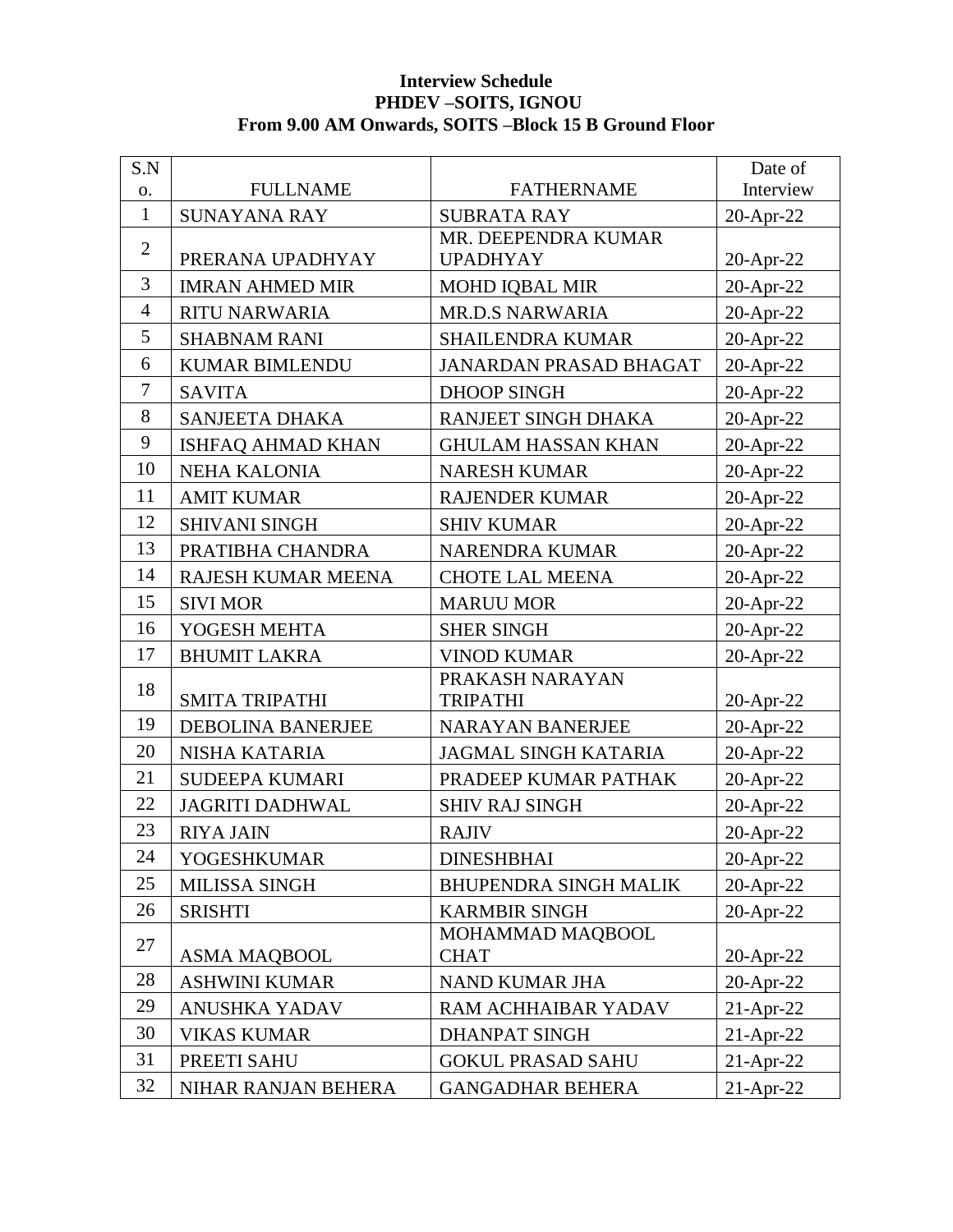| 33<br>34 | PANKAJ KUMAR             | PARMANAND SINGH            | 21-Apr-22    |
|----------|--------------------------|----------------------------|--------------|
| 35       | NARENDER KUMAR           | <b>RAJENDER KUMAR</b>      | $21-Apr-22$  |
|          | MEDAPUREDDI TEJASWINI    | M VENKATA RAMANA           | 21-Apr-22    |
| 36       | PARUL KUMAR              | <b>NARESH KUMAR</b>        | 21-Apr-22    |
| 37       | <b>SHEETAL</b>           | <b>SANJAY KUMAR</b>        | 21-Apr-22    |
| 38       | SADHNA CHAGANTI          | CH. YADAGIRI               | 21-Apr-22    |
| 39       | <b>VIVEK LYNGDOH</b>     | <b>TAPAS KUMAR DEY</b>     | 21-Apr-22    |
| 40       | <b>SAIMA QAMAR</b>       | <b>MOHD ASLAM</b>          | 21-Apr-22    |
| 41       | <b>POONAM</b>            | P MURMU                    | $21-Apr-22$  |
| 42       |                          | MOHAMMAD MAQBOOL           |              |
|          | <b>SUMAIRA MAQBOOL</b>   | <b>KHAN</b>                | $21-Apr-22$  |
| 43       | <b>ANIL THAKAR</b>       | <b>DEWAN CHAND</b>         | 21-Apr-22    |
| 44       | <b>SHASHI DEVI</b>       | RAJ DEV SINGH BANDRAL      | 21-Apr-22    |
| 45       | <b>GAURAV CHAMOLI</b>    | PRAKASH CHAMOLI            | 21-Apr-22    |
| 46       | PINKI DEVI               | <b>HARI NATH TIWARI</b>    | $21-Apr-22$  |
| 47       | VARTIKA SHARMA           | <b>VINEET KUMAR SHARMA</b> | 21-Apr-22    |
| 48       | MUNEEZA SHAKEEL          | <b>SHAKEEL AHMAD</b>       | 21-Apr-22    |
| 49       | <b>KRITIKA</b>           | <b>ARVIND KUMAR</b>        | 21-Apr-22    |
| 50       | <b>SHUBHAM SAXENA</b>    | <b>GANPAT RAI SAXENA</b>   | 21-Apr-22    |
| 51       | <b>SANDEEP KUMAR</b>     | <b>KARAN SINGH</b>         | $21-Apr-22$  |
| 52       | <b>B S NITHAN</b>        | <b>SEJBABU</b>             | $22$ -Apr-22 |
| 53       | PRIYANKA PATEL           | <b>JAY PRAKASH PATEL</b>   | 22-Apr-22    |
| 54       | NUTAN NANDAN PATEL       | <b>HARADHAN PATEL</b>      | 22-Apr-22    |
| 55       | <b>ANKUR VERMA</b>       | <b>MADAN LAL</b>           | $22$ -Apr-22 |
| 56       | <b>SEYYID FOUSE KOYA</b> |                            |              |
|          | <b>THANGAL</b>           | KUNHUTTY KOYA THANGAL      | 22-Apr-22    |
| 57       | <b>SHREYA</b>            | <b>HARI PRASAD PURBEY</b>  | 22-Apr-22    |
| 58       | <b>CHANDNI N P</b>       | PURUSHOTAMAN N             | 22-Apr-22    |
| 59       | <b>NAVEEN YADAV</b>      | <b>ISHWAR SINGH</b>        | 22-Apr-22    |
| 60       | <b>ANAND RAJ</b>         | <b>BHOLA PASWAN</b>        | $22$ -Apr-22 |
| 61       | PRANAY BAHADUR SINGH     | PRATAP BAHADUR SINGH       | 22-Apr-22    |
| 62       | <b>MADHUR DILIPKUMAR</b> | DILIPKUMAR JAGANNATH       |              |
|          | <b>GAJBHIYE</b>          | <b>GAJBHIYE</b>            | $22$ -Apr-22 |
| 63       | DEVENDRA SINGH           | <b>RAGHUBIR SINGH</b>      | $22$ -Apr-22 |
| 64       | M.P.SIRISHA              | M.P.BASAVAIAH              | 22-Apr-22    |
| 65       | <b>PRIYANKA</b>          | PAWAN KUMAR                | $22$ -Apr-22 |
| 66       | <b>SHIVAM SHARMA</b>     | <b>SUDARSHAN SHARMA</b>    | 22-Apr-22    |
| 67       | <b>SAQIB NIYAZ</b>       | NIYAZ AHMAD MIR            | 22-Apr-22    |
| 68       | PRIYANKA SHARMA          | <b>CHAMAN LAL</b>          | $22$ -Apr-22 |
| 69       | <b>SAIMA KOSSER</b>      | <b>MAHMOOD AHMED KHAN</b>  | 22-Apr-22    |
| 70       | <b>RISHAV RAY</b>        | RABINDRA NATH RAY          | $22$ -Apr-22 |